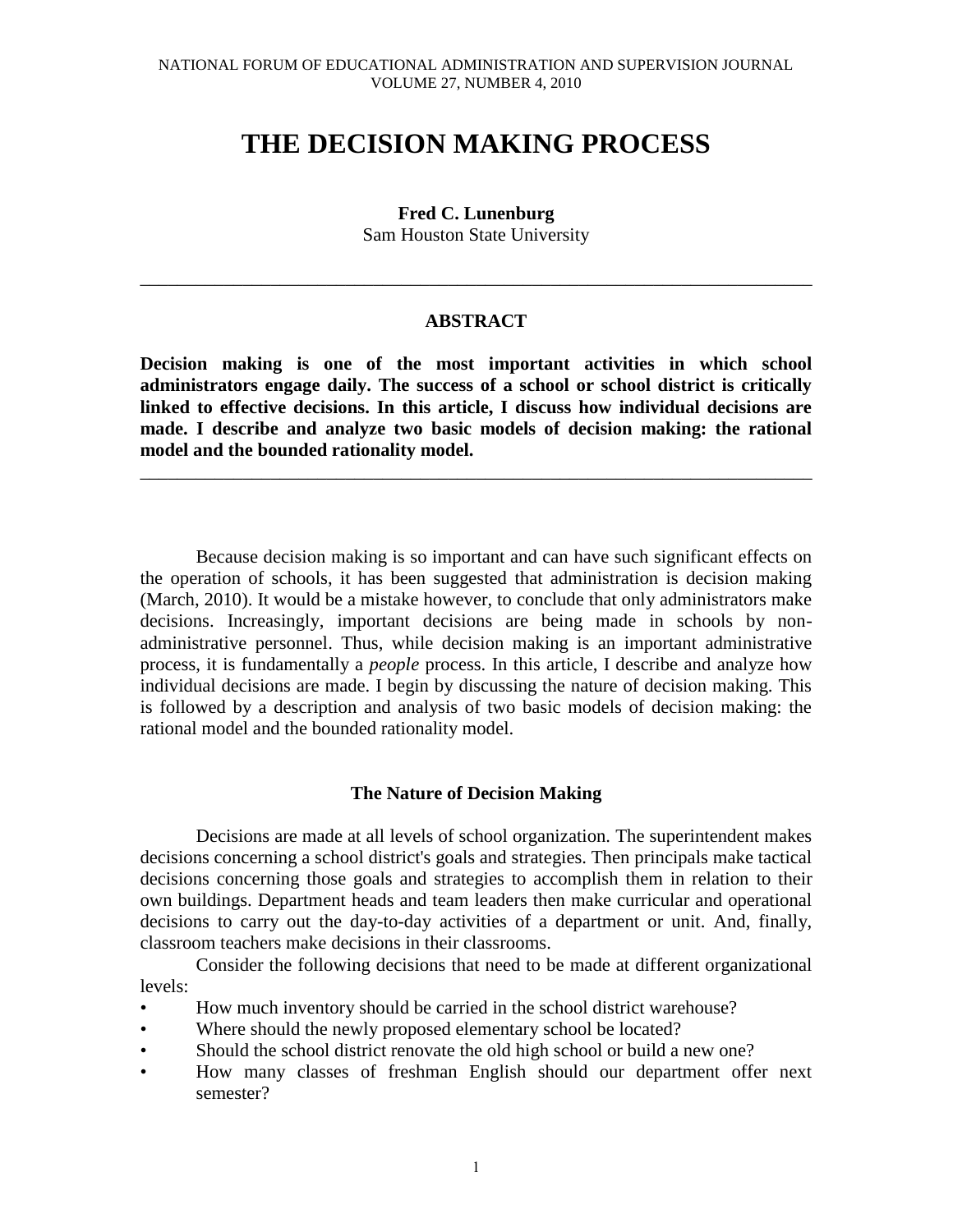- What textbook series should the mathematics department adopt?
- Should all of our principals attend the conference on the use of technology?
- What minimum rules should I adopt in my classroom?

Questions such as these require an answer. Someone is going to have to do some decision making in order to provide answers.

*Decision making* is a process of making a choice from a number of alternatives to achieve a desired result (Eisenfuhr, 2011). This definition has three key elements. First, decision making involves making a choice from a number of options—the school district can carry more or less inventory of school supplies and the math department can choose the Macmillan or McGraw-Hill math series. Second, decision making is a process that involves more than simply a final choice from among alternatives—if the school district decides to renovate the existing high school rather than build a new one, we want to know how this decision was reached. Finally, the "desired result" mentioned in the definition involves a purpose or target resulting from the mental activity that the decision maker engages in to reach a final decision—to locate the new elementary school on the east side of town.

Decision making is a way of life for school administrators. Although everyone in a school makes some decisions, school administrators are paid to make decisions. Their main responsibility lies in making decisions rather than performing routine operations. The quality of the decisions made is a predominant factor in how the superintendent, for example, views a principal's performance, or how a principal views a department head or team leader's performance. Furthermore, decision making affects the performance of a school or school district and the welfare of its stakeholders: students, teachers, parents, and the community.

#### **How are Individual Decisions Made?**

Now that I have discussed the nature of decision making in schools, I will now consider the matter of how people go about making decisions. Historically scientists have emphasized two basic models of decision making: the rational model and the bounded rationality model (March, 2010).

#### **The Rational Model**

Administrative decision making is assumed to be *rational.* By this we mean that school administrators make decisions under certainty: They know their alternatives; they know their outcomes; they know their decision criteria; and they have the ability to make the optimum choice and then to implement it (Towler, 2010). According to the rational model, the decision making process can be broken down into six steps (Schoenfeld, 2011). (See Figure 1.)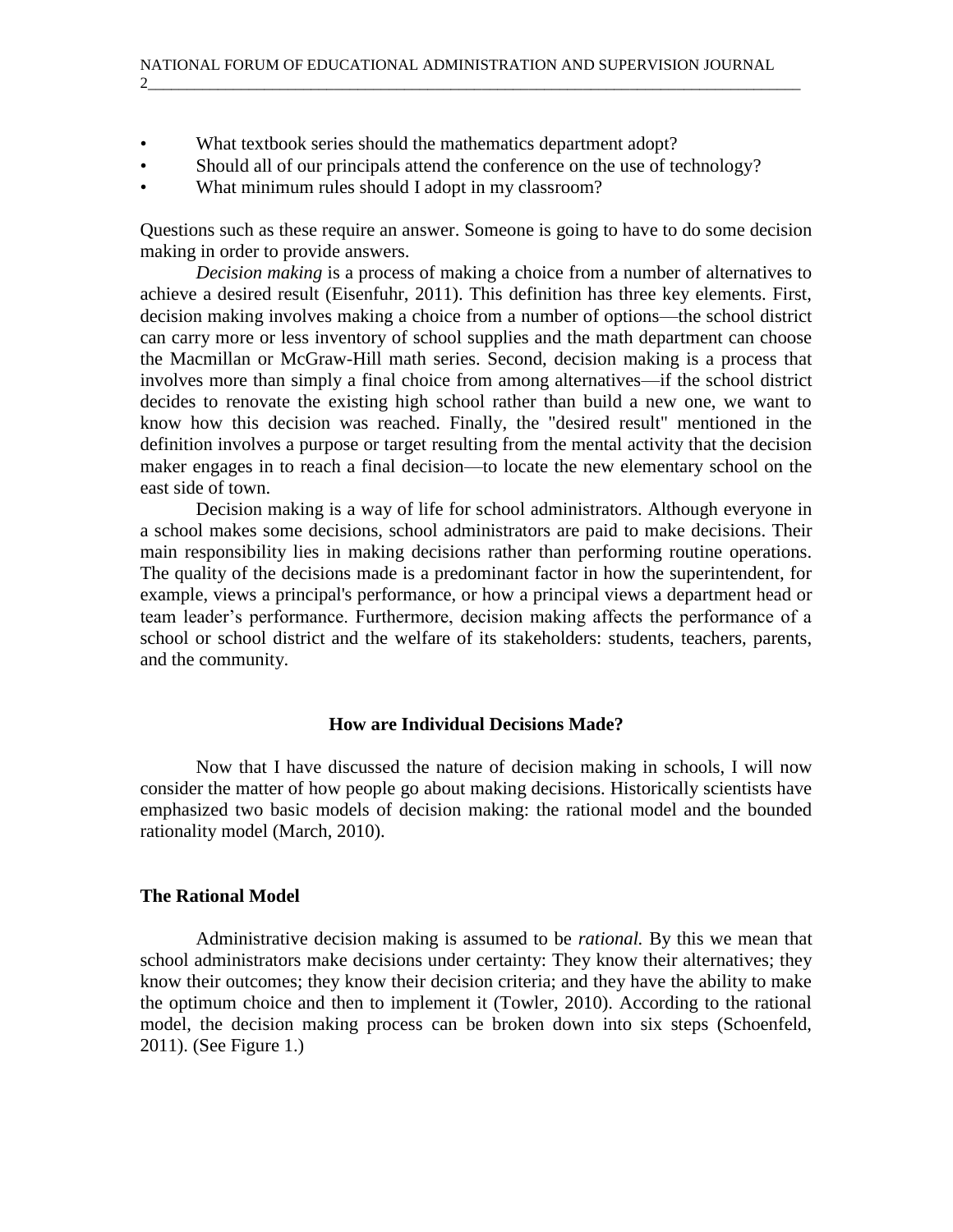

*Figure 1.* The decision-making process.

After a problem is identified, alternative solutions to the problem are generated. These are carefully evaluated, and the best alternative is chosen for implementation. The implemented alternative is then evaluated over time to assure its immediate and continued effectiveness. If difficulties arise at any stage in the process, recycling may be effected.

Thus, we see that decision making is a logical sequence of activities. That is, before alternatives are generated, the problem must be identified, and so on. Furthermore, decision making is an iterative activity. As shown in Figure 1, decision making is a recurring event, and school administrators can learn from past decisions. The paragraphs that follow elaborate on each of these steps and explain their interrelationships.

# **Identifying the problem.**

Schools exist to achieve certain goals, such as educating students. Within the school, each department or subunit has goals, such as increasing test scores, reducing dropouts, and/or developing new approaches to teaching. Establishing these goals becomes the basis for identifying problem areas, deciding on courses of action, and evaluating the decision outcomes. A decision is said to be effective if it helps a school administrator to achieve a specific objective or set of goals for the school or school district. Failure to achieve a desired goal becomes a problem, and the school administrator is ultimately responsible for solving it.

Effective decision makers are keenly aware of the importance of properly *identifying the problem* and understanding the problem situation. Kepner and Tregoe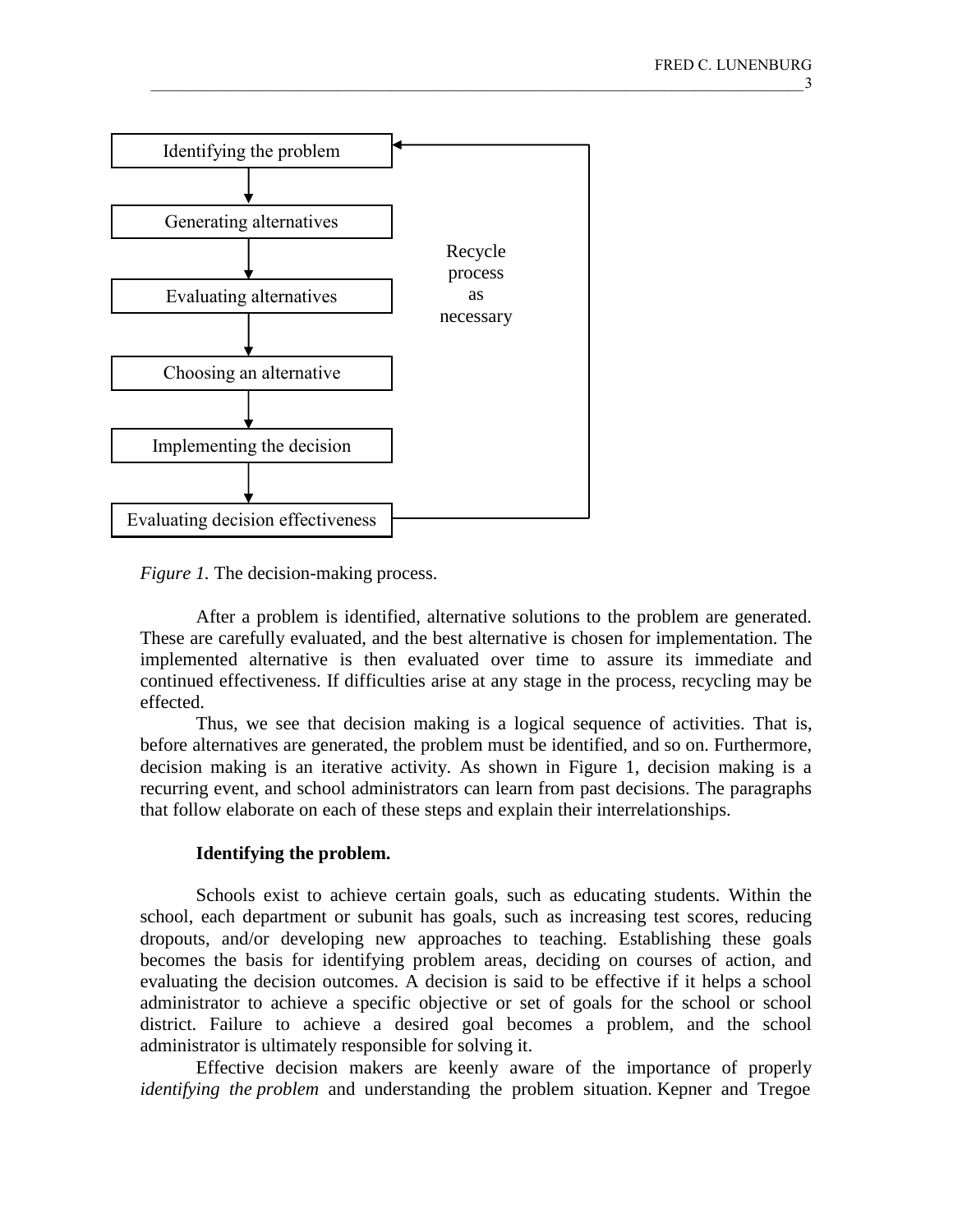(2005) developed a method of problem analysis that suggests that the first step in decision making, identifying the problem, is the most important step. According to these authors, providing a good definition of the problem affects the quality of the decision. Their method suggests that it is often easier to define what the problem is not, rather than what it is. Also, the problem—and its solution—are prioritized with other problems, to clarify its relative importance. The final step is searching for cause-effect relationships. In summary, their method of problem analysis includes: (1) problem identification, (2) definition of what the problem is and is not, (3) prioritizing the problem, and (4) testing for cause-effect relationships (Kepner & Tregoe).

The process of identifying problems requires surveillance of the internal and external environment for issues that merit attention (Verschaffel, 2011). School administrators scan the world around them to determine whether the school is progressing satisfactorily toward its goals. For example, school administrators survey students, teachers, parents, and community members using instruments to measure satisfaction, organizational climate, and the like. Other information may come from formal information systems, such as periodic accounting reports, Management Information System (MIS) reports, and organizational plans designed to discover problems before they become too serious. Or the information may be gathered informally by talking over the situation and by personal observation. A principal, for example, might discuss a school performance problem with teachers, the superintendent, or other principals to obtain ideas and information. The school administrator must be plugged into an information system, whether formal or informal, that gathers these data as a means of identifying problems.

In addition to identifying problems, school administrators must also define the situation, which is partly a matter of determining how a specific problem arose. This is an important stage, because the situation definition plays a major role in subsequent steps. Suppose, for example, that a school has had decreasing test scores for the last two years. One principal might define this situation as the result of a changing student population in the school attendance area and begin to search for new approaches to teaching these students, who come from lower socioeconomic backgrounds. Another principal might define the situation as a case of an inappropriate match between what is taught and what is measured — that is, placing the blame on the achievement test being used. The problem — declining test scores — is the same in both cases, but the two different definitions of the situation call for two different solutions.

# **Generating alternatives.**

Once the problem has been identified, the second step in the decision-making process is to *generate alternatives* to the problem. In developing these alternative solutions, school administrators first must specify the goals that they hope to achieve through their decision. Are they trying to reduce the dropout rate, improve the quality of instruction, increase test scores, or something else? Once school administrators have determined their goals, they can search for alternative means of reaching them. Information must be collected regarding each of the alternatives and their likely consequences. More specifically, the school administrator must seek to learn as much as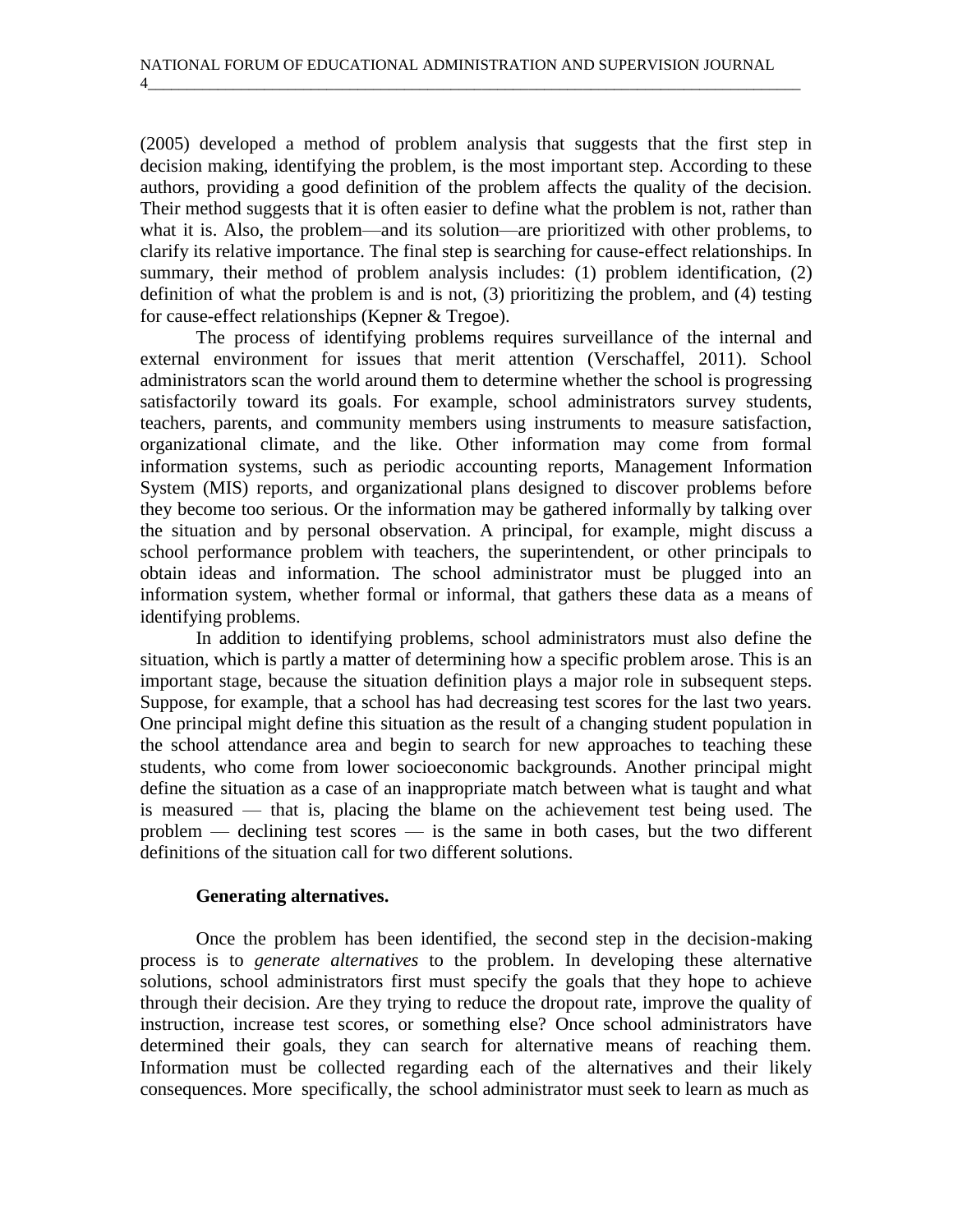possible concerning the likelihood that each alternative will result in the achievement of various outcomes, and the extent to which those outcomes will contribute to the achievement of the goals and objectives being sought.

Ideally, the school administrator should seek to generate as many alternatives as possible and should attempt to ensure that the alternatives are relatively diverse — that is, not highly similar to one another. The extent of the search for alternatives is limited by the importance of the decision, the cost and value of additional information needed to evaluate alternatives, and the number of people affected by the decision (Zopounidis, 2011a, b).

The more important the decision, the more attention is directed to developing alternatives. For example, if the decision involves where to build a new multimilliondollar high school, a great deal of time and effort will be devoted to identifying the best location. On the other hand, if the problem is to select a color to paint the classrooms in the new high school, less time and effort will be devoted to the activity.

The length and thoroughness of the search for alternatives depends on the cost of evaluating additional alternatives (Narayanan, 2005). For example, a 2 % improvement in the solution of a \$10 million problem may produce a profit margin of \$200,000. However, if the cost of evaluating an additional alternative is \$250,000, the evaluation costs \$50,000 more than the possible savings. As a rule of thumb, the increase in the improvement of a solution should always be more than the cost of performing the additional evaluation of an alternative. Moreover, the greater the number of people affected by a problem, the more likely the organization will conduct a lengthy and thorough search for alternatives (Ehrgott, 2011). However, when dealing with complex school problems affecting numerous people, it is often necessary to compromise on some points. Human benefits cannot be measured in dollars and cents (Schoenfeld, 2011).

#### **Evaluating alternatives.**

The third step in the decision-making process is *evaluating* each of the *alternatives* generated in step 2. In evaluating an alternative, school administrators must ask the following three questions: (1) "Is the alternative feasible?" (2) "Is it a satisfactory alternative?" (3) "What impact will it have on people?" (Grant, 2011).

The first question—whether the alternative is feasible—simply means: Can it be done? For example, if one alternative requires a general layoff of school faculty but the school district has a collective bargaining agreement that prohibits such layoffs, that alternative is not feasible. Similarly, if a school district has limited capital, alternatives that require large capital outlays are not feasible, unless funds can be borrowed to meet the capital-outlay requirements.

The second question concerns the extent to which the alternative is satisfactory that is, the extent to which it addresses the problem. For instance, suppose a principal wants to expand the curriculum by 25%. One alternative is to implement a trimester schedule. On closer examination, however, the principal may discover that the plan would expand the curriculum by only 15% and that such a modest expansion may also negatively affect the quality of the program. The principal may decide to implement the trimester plan anyway and search for other ways to achieve the remaining 10% expansion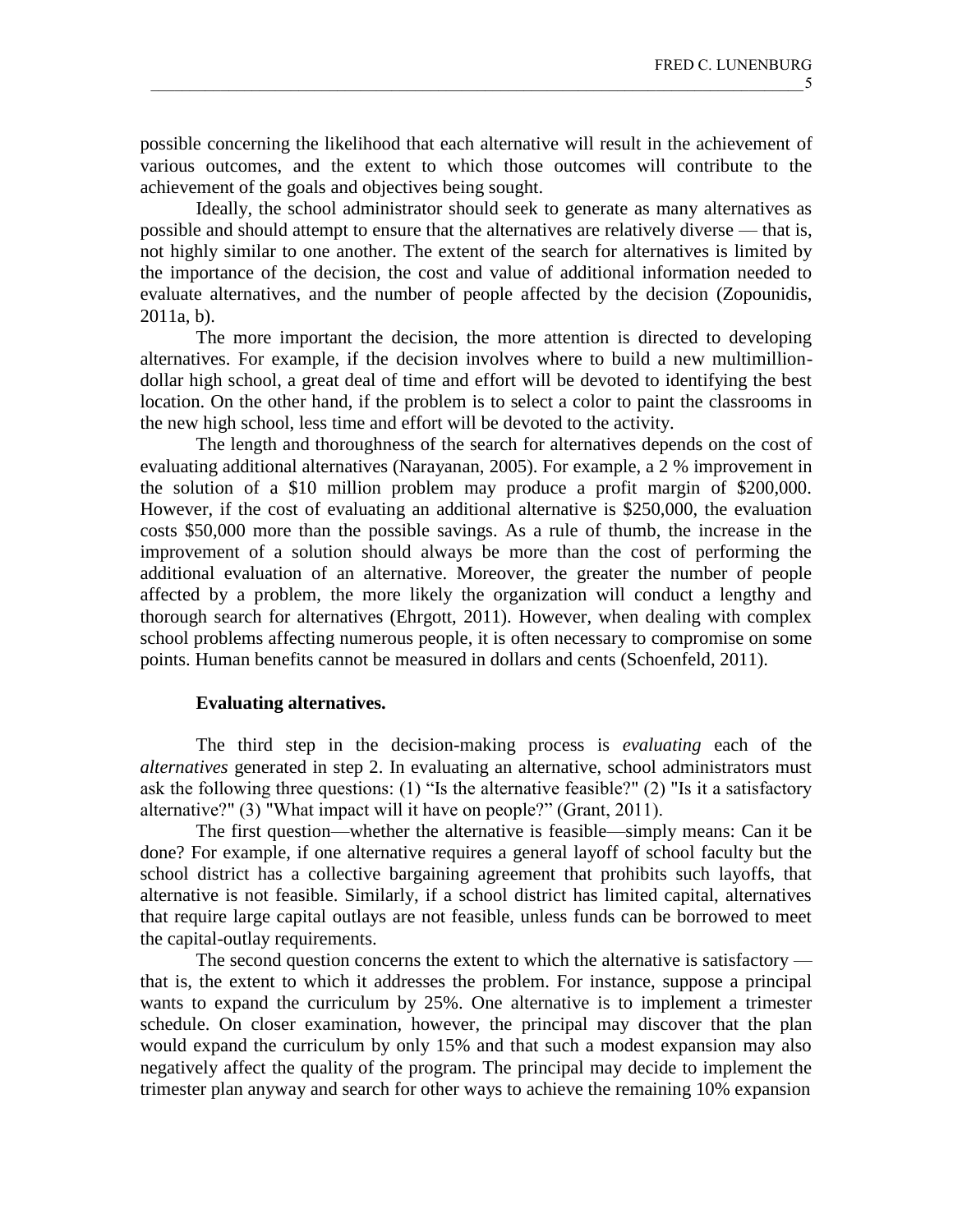6\_\_\_\_\_\_\_\_\_\_\_\_\_\_\_\_\_\_\_\_\_\_\_\_\_\_\_\_\_\_\_\_\_\_\_\_\_\_\_\_\_\_\_\_\_\_\_\_\_\_\_\_\_\_\_\_\_\_\_\_\_\_\_\_\_\_\_\_\_\_\_\_\_\_\_\_\_\_\_\_\_\_\_\_

in the curriculum and find ways to maintain the quality of the program. Or he may decide to drop the alternative from consideration entirely.

The third question addresses the impact of an alternative on school personnel. The alternative that is chosen must be acceptable to those who must live with the consequences of the decision. Failure to meet this condition is the single most likely reason for failure of the decision-making process to solve problems (Hastie, 2010). For this reason, questions of acceptability of a proposed alternative should be of great concern to the principal. On the one hand, even a mediocre solution to the problem may prove effective if it is implemented with enthusiasm and commitment. On the other hand, a technically correct alternative may fail to succeed if implementation is halfhearted.

## **Choosing an alternative.**

Once the administrator has evaluated all of the alternatives, he attempts to *choose* the best *alternative***.** The evaluation phase will have eliminated some of the alternatives, but in most cases two or more will remain.

How does a school administrator decide which alternative is the best? One approach is to select the alternative that is feasible, satisfactory, and acceptable to the work group (Gilboa, 2011). Because most situations do not lend themselves to sophisticated mathematical analysis, the school administrator uses this available information in combination with judgment and intuition to make the decision (Mendel, 2011). The basis of judgment should be how close the outcomes or consequences of the alternatives come to achieving the desired goals of the school. For example, if the original goal was to decrease the dropout rate as much as possible, regardless of the costs, the school administrator might choose an alternative that will decrease the dropout rate significantly but that carries a high cost, rather than an alternative that would reduce dropouts only moderately at a minimal cost. However, if the original goal was to reduce the dropout rate by a moderate amount and if that goal is more desirable now, the second alternative might be a better choice.

Finally, the school administrator may be able to choose several alternatives simultaneously. Suppose, for example, a school principal is hiring an English teacher and has two strong candidates for the position. One strategy that is frequently used is to offer the position to one candidate and keep the other candidate on hold. Should the first offer be rejected, the principal still has an acceptable alternative to filling the position.

# **Implementing the Decision**

After choosing an alternative, the school administrator faces the challenge of *implementing the decision***.** A sound decision can fail if implemented poorly. It is useful, therefore, to consider some suggestions for successful implementation (Ahmed, 2011).

1. *School administrators need to make sure that the alternative is clearly understood.* This is accomplished by communicating the decision to all involved staff. Effective communication is necessary for effectively implementing decisions.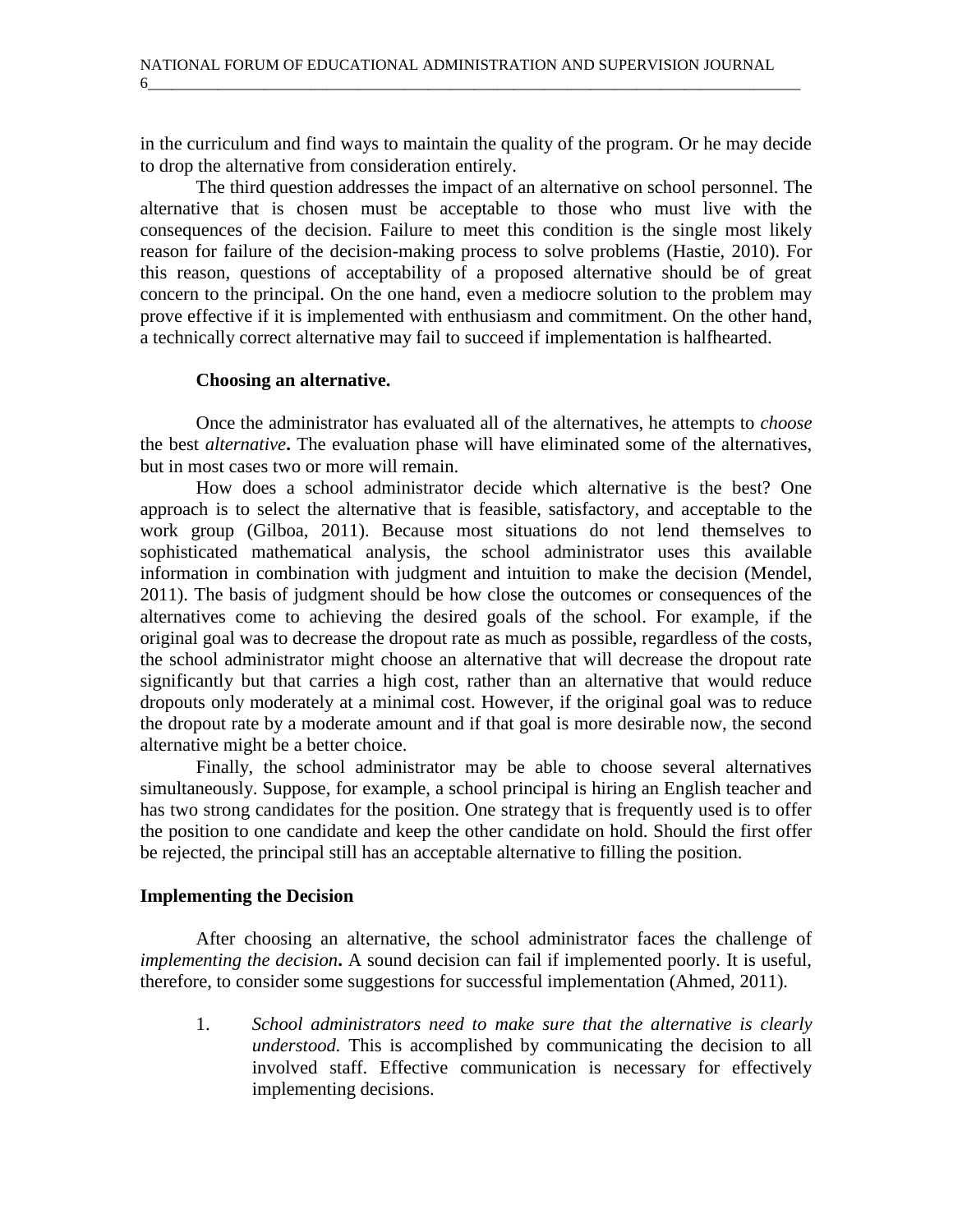- 2. *School administrators need to encourage acceptance of the alternative as a necessary course of action.* Committees can help a school administrator achieve commitment. If the people who must carry out a decision participate in the process, they are more likely to endorse enthusiastically the outcome. Thus, the degree to which persons have or have not been involved in prior steps may substantially affect the success of the total decision-making process.
- 3. *School administrators need to provide enough resources to make the alternative succeed.* School administrators set up budgets and schedules for the actions they have decided to undertake. Specifically, the decision may require acquiring office space, hiring staff, procuring funds, and the like.
- 4. *School administrators need to establish workable timelines.* The school administrator now faces a "how much" and "how soon" decision. As part of the process of implementation, he must ask himself whether to move forward step by step or whether to take the entire action at once.
- 5. *School administrators need to assign responsibilities clearly.* In other words, what should be done by whom? Because the solution of most administrative problems requires the combined effort of many school members, each person should understand what role he or she is to play during each phase of the implementation process.

### **Evaluating decision effectiveness.**

The final step in the decision-making process is *evaluating the effectiveness* of the decision. When an implemented decision does not produce the desired results, there are probably a number of causes: incorrect definition of the problem, poor evaluation of alternatives, and/or improper implementation. Among these possible causes, the most common and serious error is an inadequate definition of the problem. When the problem is incorrectly defined, the alternative that is selected and implemented will not produce the desired result.

Evaluation is important because decision making is a continuous, never-ending process. Decision making does not end when a school administrator votes yes or no. Evaluation provides school administrators with information that can precipitate a new decision cycle. The decision alternative may fail, thus generating a new analysis of the problem, evaluation of alternatives, and selection of a new alternative. Some experts suggest that many large problems are solved by attempting several alternatives in sequence, each providing a modest improvement (Hicks, 2005). Evaluation is the part of the decision-making process that assesses whether a new decision needs to be made.

#### **The Bounded Rationality Model**

The rational decision making model, discussed above, characterizes the decision maker as completely rational. If a decision maker were completely rational, she would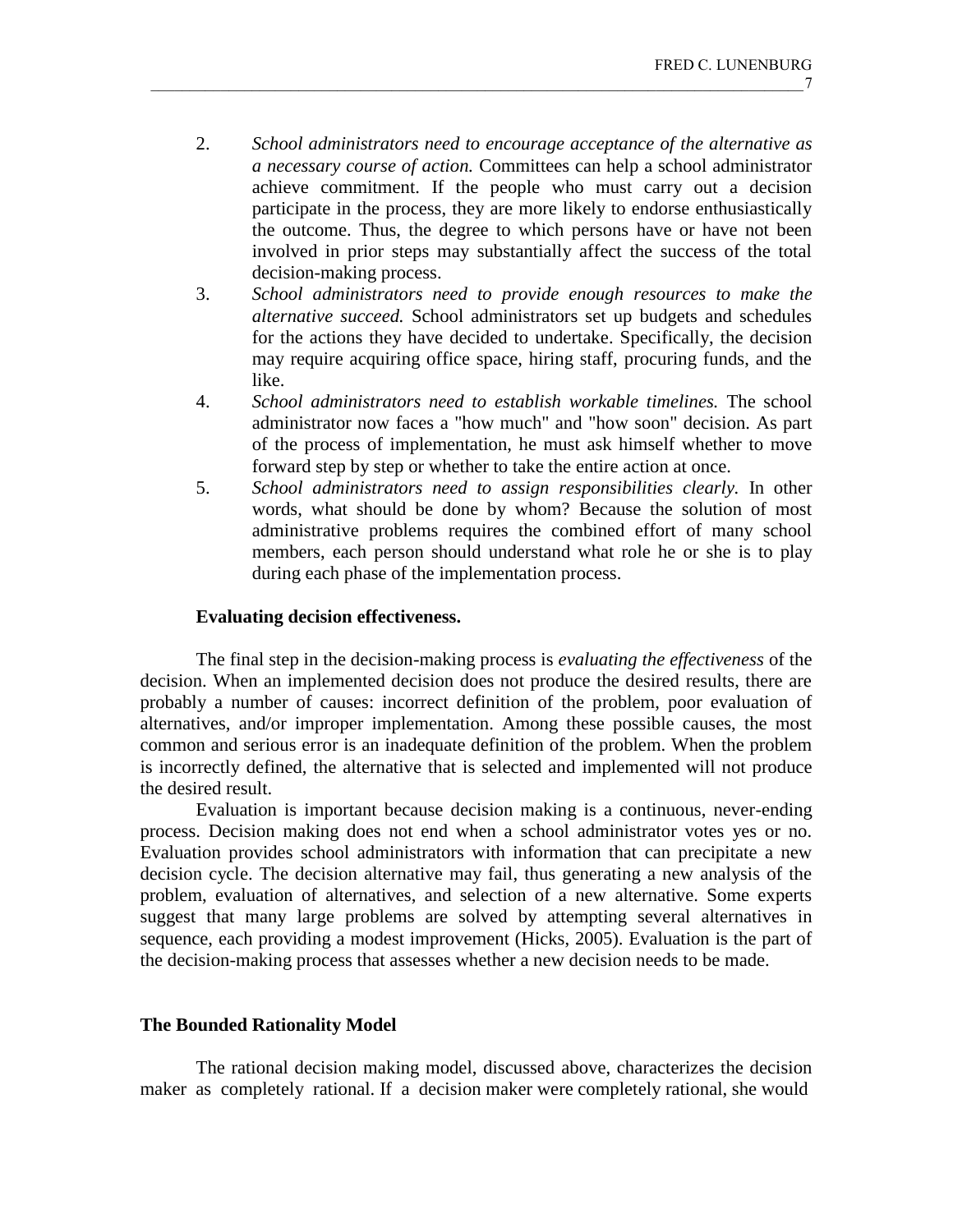have perfect information: know all alternatives, determine every consequence, and establish a complete preference scale. Moreover, the steps in the decision-making process would consistently lead toward selecting the alternative that maximizes the solution to each decision problem.

Frequently, school administrators are not aware that problems exist. Even when they are, they do not systematically search for all possible alternative solutions. They are limited by time constraints, cost, and the ability to process information. So they generate a partial list of alternative solutions to the problem based on their experience, intuition, advice from others, and perhaps even some creative thought. Rationality is, therefore, limited. Herbert Simon (1982, 1997, 2009) coined the term *bounded rationality* to describe the decision maker who would like to make the best decisions but normally settles for less than the optimal.

In contrast to complete rationality in decision making, bounded rationality implies the following (Simon, 1982, 1997, 2009):

- 1. Decisions will always be based on an incomplete and, to some degree, inadequate comprehension of the true nature of the problem being faced.
- 2. Decision makers will never succeed in generating all possible alternative solutions for consideration.
- 3. Alternatives are always evaluated incompletely because it is impossible to predict accurately all consequences associated with each alternative.
- 4. The ultimate decision regarding which alternative to choose must be based on some criterion other than maximization or optimization because it is impossible to ever determine which alternative is optimal.

# **Satisficing.**

One version of bounded rationality is the principle of *satisficing***.** This approach to decision making involves choosing the first alternative that satisfies minimal standards of acceptability without exploring all possibilities. This is the usual approach taken by decision makers (Nielsen, 2011). Simon (1997) expresses it this way: "Most human decision making, whether individual or organizational, is concerned with the discovery and selection of satisfactory alternatives; only in exceptional cases is it concerned with the discovery and selection of optimal alternatives." (pp. 140-141)

# **Heuristics**.

When school administrators make satisficing decisions, they may use a set of heuristics to guide their decisions. A *heuristic* is a rule of thumb that can help the decision maker find a solution in a complex and uncertain situation (Moustakas, 1990). We use heuristics in our everyday lives. For example, a heuristic rule for dealing with other people is the Golden Rule: "Do unto others as you would have them do unto you." Football coaches use the rule, "When in doubt, punt." In playing chess, we follow the rule of "controlling the center of the board." And a heuristic for investors is that if a stock drops 10% or more below its purchased price, sell.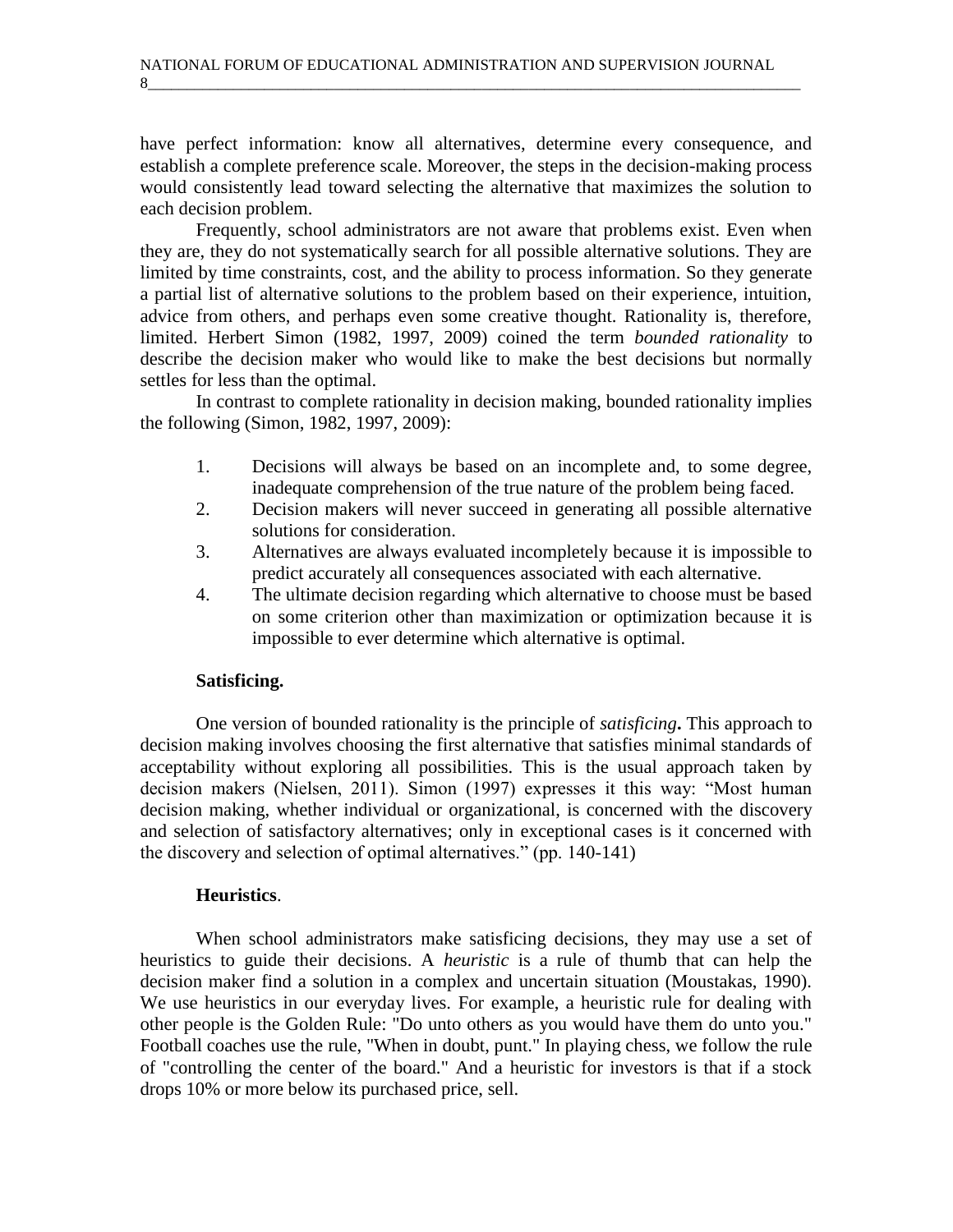In the social and behavioral sciences, there are many well-known heuristics used to make a wide variety of decisions. Some of these include the following: "The customer is always right." "Treat employees as mature adults." "When in doubt, stick to the business you know best." These are all rules that help simplify complex decision-making situations. Applying heuristics often helps school administrators make satisficing decisions possible. But the heuristic approach, as with judgment and intuition, has a tendency to oversimplify complex problems or introduce bias into decision making.

#### **Primacy/recency effect.**

One bias, which may affect the effectiveness of a school administrator's information search behavior, is the primacy/recency effect. In the decision-making process, the decision environment is searched for the following purposes: finding problems, identifying decision alternatives, determining consequences, and developing evaluation criteria. Although decision makers may have different strategies for these different purposes, the decision maker is often inordinately influenced by information discovered early in the search process *(the primacy effect)* or late in the search process *(the recency effect)*. Thus, everything else being equal, the importance attached to information may be affected by its order in the search sequence (Brown & Moberg, 2004).

# **Bolstering the alternative.**

Another way in which the search for information is biased and inhibits decision optimization is the phenomenon of *bolstering the alternative* (Bubnicki, 2003). Even before accumulating the information on which to base a decision, the school administrator may prefer one alternative to all the others; the decision maker, therefore, searches for information that rationalizes the choice. Only information that supports the decision maker's preferred alternative is considered legitimate and acceptable.

A related bias in the search for information is the school administrator's professional training and identification with a particular department that may also bolster the alternative. For example, an assistant superintendent for curriculum may tend to view most problems with a curriculum bias, regardless of their nature, and an assistant superintendent of finance (business manager or chief financial officer) may perceive the same problems in terms of finance. Although such biases are bound to exist, it is important to understand that they can strongly influence a decision maker's ability to make accurate decisions.

# **Intuition.**

Another aspect of bounded rationality, mentioned previously, is intuition. *Intuition* represents a quick apprehension of a decision situation based on past experiences and the reinforcement associated with these experiences, which is devoid of conscious thought (Myers, 2002). For example, when you are driving an automobile the decision to apply the brakes is intuitive because it comes almost automatically and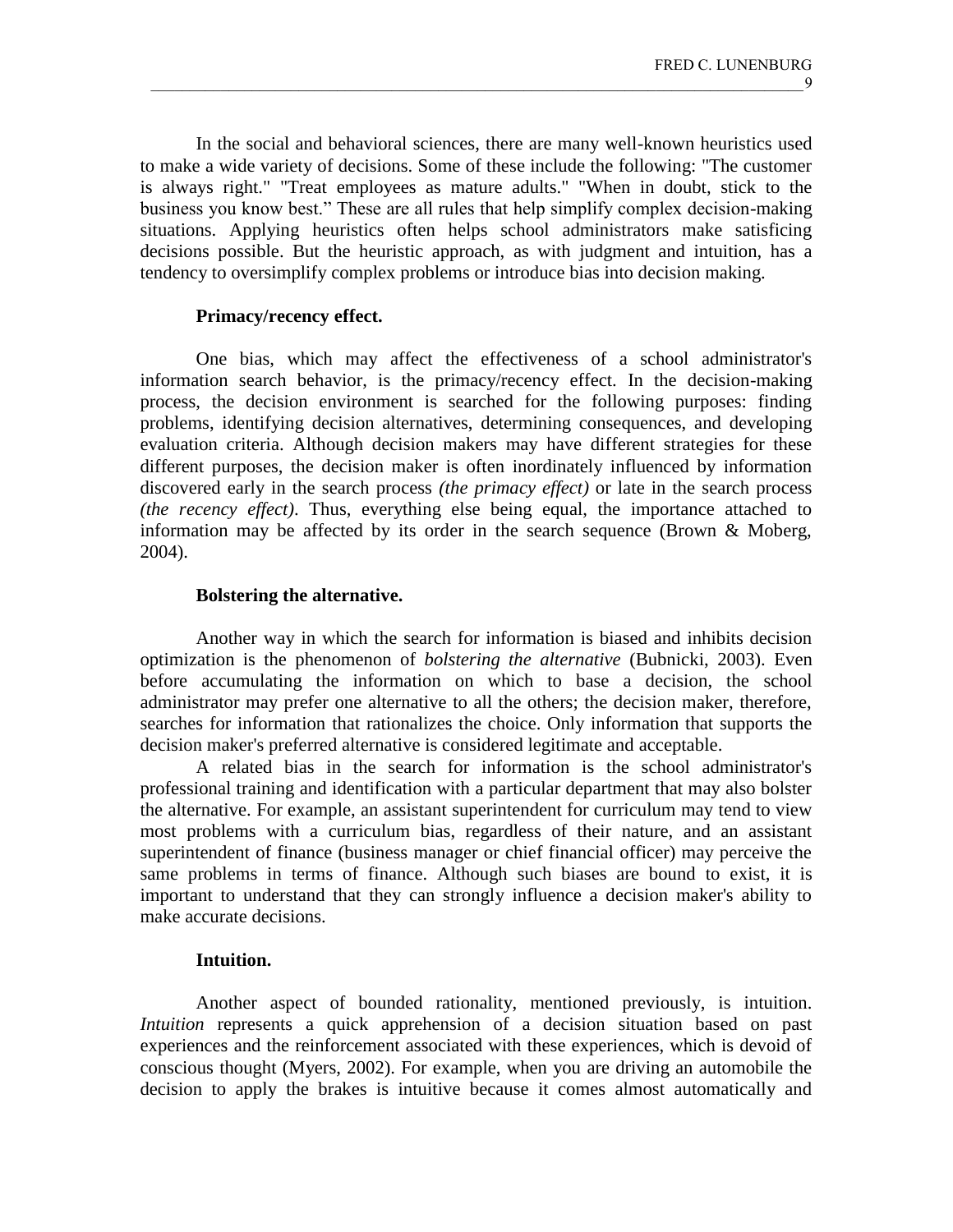without reasoning. Years of driving experience have taught us precisely when to apply the brakes. The same type of intuition often guides a school administrator's decisions. The decision to discipline a staff member or to buy an item for inventory may be quite intuitive for the school administrator and is based on years of experience.

Research on administrative behavior in schools is consistent in identifying the demands on the principal as fragmented, rapid fire, and difficult to prioritize (Lunenburg & Irby, 2006; Matthews & Crow, 2010; Sergiovanni, 2009; Ubben, Hughes, & Norris, 2011). Half of the activities of principals last less than ten minutes and only 8 percent exceed an hour. Researchers conclude that principals are action-oriented and do not like reflective activities. These data support the observation that much decision making is intuitive. The fast and hectic pace of a principal's job makes the use of intuition almost a necessity.

# **Incrementalizing.**

Another approach to decision making, sometimes referred to as *muddling through,* involves making small changes (increments) in the existing situation. Charles Lindblom (1993), its author, distinguishes between completely rational decision making and *incrementalizing***,** which is based on successive limited comparisons. On the one hand, the rational approach to decision making involves determining objectives, considering all possible alternative solutions, exploring all conceivable consequences of the alternative solutions, and finally choosing the optimal alternative solution that will maximize the achievement of the agreed-on goals.

Incrementalizing, on the other hand, does not require agreement on goals, an exhaustive search of all possible alternatives and their consequences, or selection of the optimal alternative. Instead, Lindblom argues that no more than small or incremental steps, that is, "muddling through", is all that is possible. In other words, incrementalizing is a process of successive limited comparisons of alternative courses of action with one another until decision makers arrive at an alternative on which they agree.

# **The garbage-can model.**

Earlier we noted that while school administrators want to make optimal decisions, the realities of organizational life — including politics, time constraints, finances, and the inability to process information — limit purely rational decision making. Applying rational decision making is particularly troublesome for schools. The technologies of teaching are varied and not well understood. Moreover, schools have multiple and conflicting goals that are vague and ambiguous. And schools lack clearly defined success criteria (Fullan, 2010; Lunenburg & Ornstein, 2008). Thus, problems and solutions cannot be translated easily into a logical sequence of steps (rational decision-making model).

In accordance with this view, David Cohen, James March, and Johan Olsen (1972) conceptualized this decision-making process as a *garbage-can model*. As members of a school or school district generate problems and alternative solutions to problems, they deposit them into the garbage can. The mixture is seen as a collection of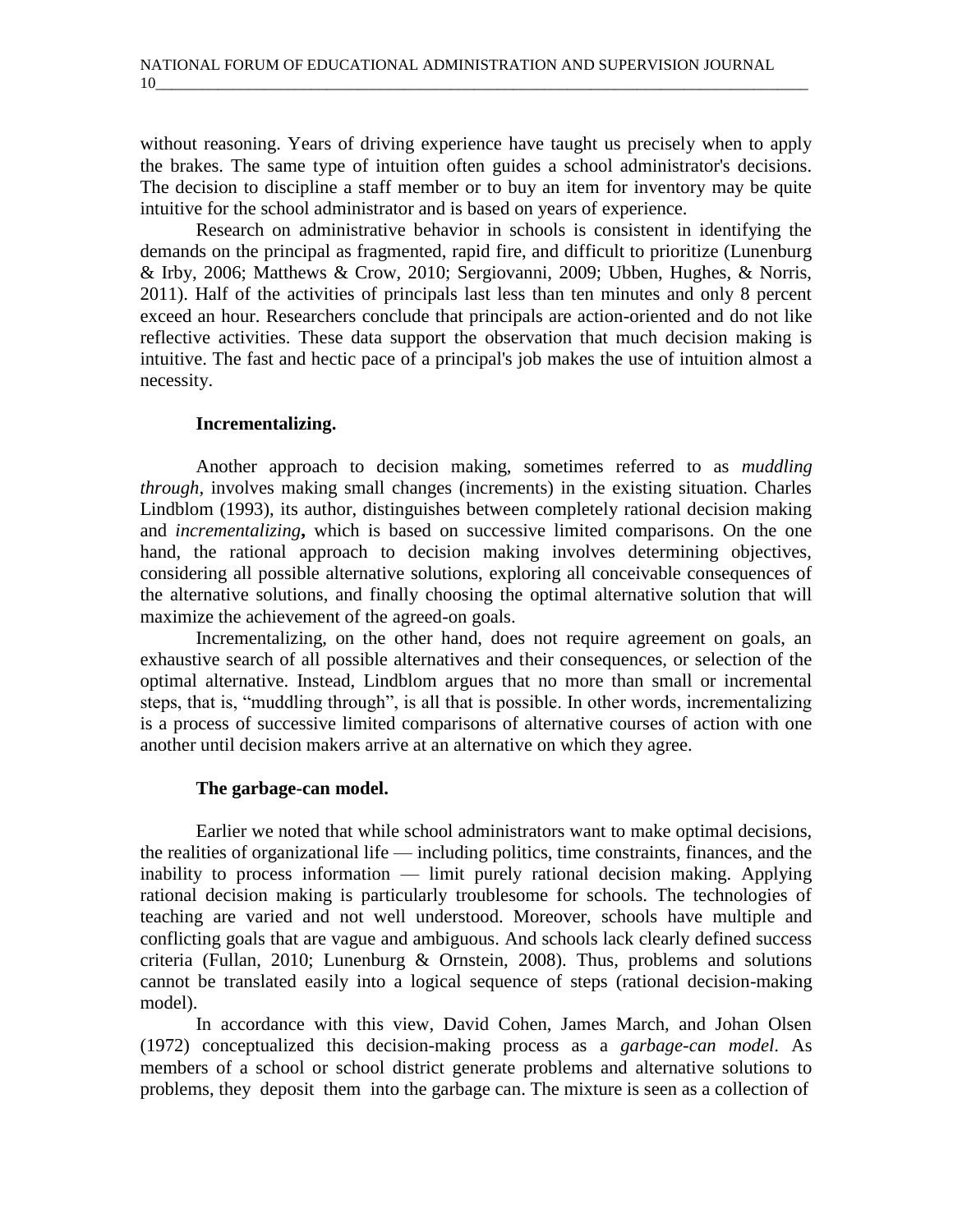solutions that must be matched to problems. Participants are also deposited into the garbage can. Mixing problems, solutions, and decision participants' results in interaction patterns leading to decisions that often do not follow purely rational decision making.

#### **Conclusion**

Decision making is one of the most important activities in which school administrators engage daily. The success of a school is critically linked to effective decisions. Decision making is a process involving choices. The process generally consists of several steps: identifying problems, generating alternatives, evaluating alternatives, choosing an alternative, implementing the decision, and evaluating decision effectiveness.

Two major approaches to decision making have been identified. The rational model characterizes decision makers as completely rational - searching through perfect information to make optimal decisions. The inherent imperfections of decision makers and the social and organizational systems in which they are imbedded impose limitations on decision makers' ability to process information needed to make complex decisions (bounded rationality) that restrict decision makers to finding solutions that are less than optimal.

#### **References**

- Ahmed, P. K. (2011). *Innovative management: Context, strategies, systems, and processes*. Upper Saddle River, NJ: Prentice Hall.
- Brown, W. B., & Moberg, D. J. (2004). *Organization theory and management* (8<sup>th</sup> ed.). New York, NY: Wiley.
- Bubnicki, Z. (2003). *Analysis and decision making in uncertain systems*. New York, NY: Springer-Verlag.
- Cohen, D. M., March, J. G., & Olsen, J. D. (1972). A garbage can model of organizational choice. *Administrative Science Quarterly, 17*, 1-25.
- Ehrgott, M. (2011). *Trends in multiple criteria decision analysis*. New York, NY: Springer.
- Eisenfuhr, F. (2011). *Decision making*. New York, NY: Springer.
- Fullan, M. (2010). *All systems go: The change imperative for whole system reform*. Thousand Oaks, CA: Corwin Press.
- Gilboa, I (2011). *Rational choice*. Cambridge, MA: MIT Press.
- Grant, R. (2011). *Contemporary strategy analysis*. New York, NY: Wiley.
- Hastie, R. (2010). *Rational choice in an uncertain world: The psychology of judgment and decision making*. Thousand Oaks, CA: Sage.
- Hicks, M. J. (2005). *Problem solving and decision making: Hard, soft, and creative approaches*. Belmont, CA: Cengage Learning.
- Kepner, C. H., & Tregoe, B. B. (2005). *The new rational manager* (rev. ed.). New York, NY: Kepner-Tregoe.